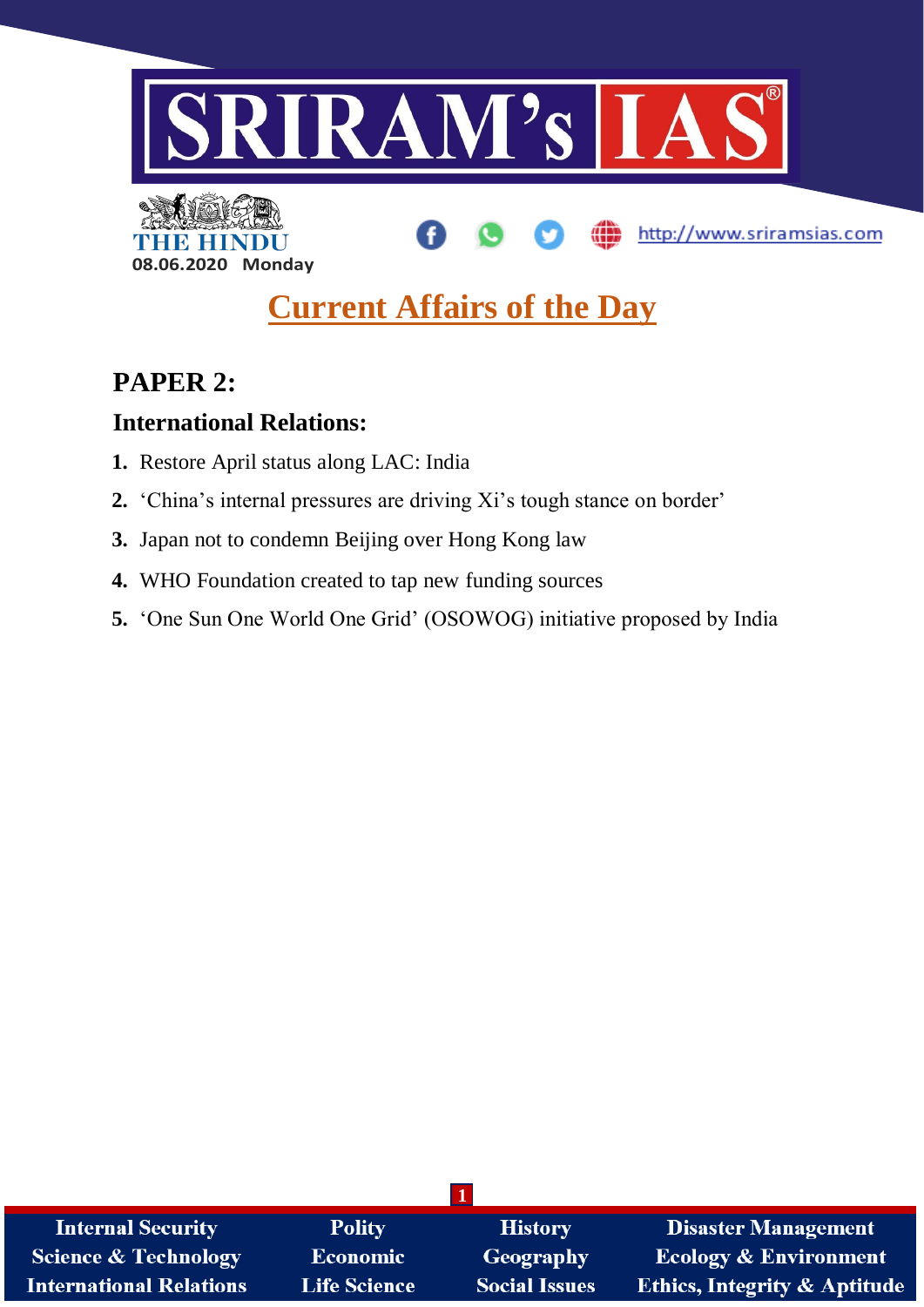

# THE HINDU **08.06.2020 Monday**



 The Ministry of External Affairs (MEA) said the talks were held in a "cordial and positive" atmosphere, and both sides will continue the military and diplomatic engagements to "resolve the situation".

# **Value Added Information**

# **What's the issue?**

- The incidents took place in the **Naku La sector** and in a contested area near **Pangong Tso,** a lake in Ladakh.
- But the Army played down the two incidents as **"temporary and short-duration**  face-offs" that were resolved by "local commanders as per mutually-accepted protocols" through dialogue and flag meetings. These kinds of incidents do occur as boundaries are not resolved.

# **Where is Naku La?**

- **Naku La sector** is **a pass** at a height of more than 5,000 metres above Mean Sea Level (MSL) **in the state of Sikkim.**
- It is located ahead of **Muguthang or Cho Lhamu (source of River Teesta).**
- The **other passes located in the state of Sikkim are Nathu La Pass and Jelep La Pass.**

# **Pangong Tso lake:**

 It is a 135-km long lake, **located in the Himalayas at the height of approximately 4,350 m, stretches out from India to China.**

| <b>Internal Security</b>        | <b>Polity</b>       | <b>History</b>       | <b>Disaster Management</b>              |
|---------------------------------|---------------------|----------------------|-----------------------------------------|
| <b>Science &amp; Technology</b> | <b>Economic</b>     | Geography            | <b>Ecology &amp; Environment</b>        |
| <b>International Relations</b>  | <b>Life Science</b> | <b>Social Issues</b> | <b>Ethics, Integrity &amp; Aptitude</b> |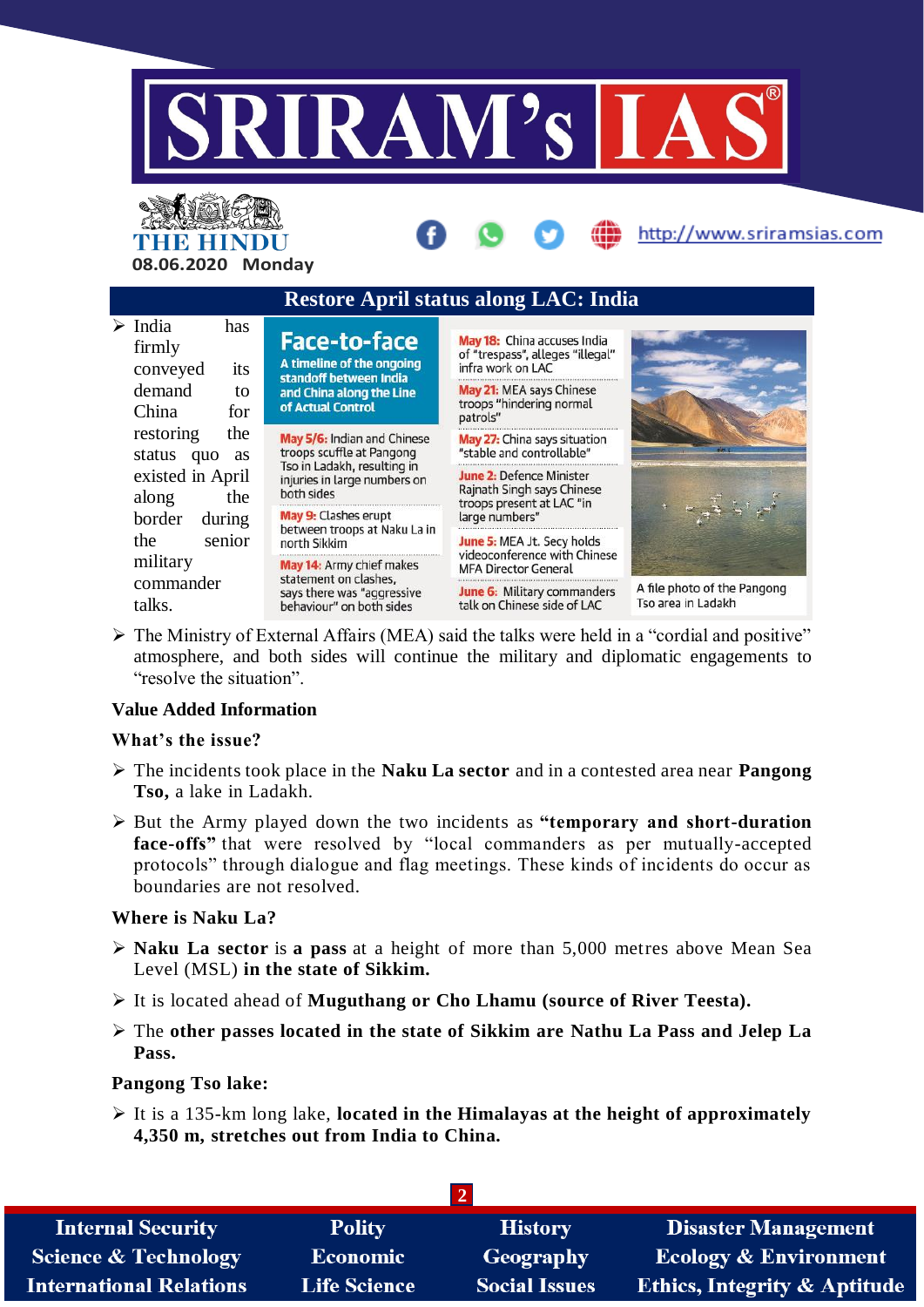

# THE HINDU **08.06.2020 Monday**

- **One-third of water body, its 45 km stretch, is in Indian control** while the rest of the 90 km is under Chinese control.
- It is **formed from Tethys geosyncline.**
- It is **a salt water lake.**
- **Strategic significance:** By itself, the lake does not have major tactical significance. But it lies in the path of the Chushul approach, one of the main approaches that China can use for an offensive into Indian-held territory.



http://www.sriramsias.com

# **India- China Border:**

- $\triangleright$  India and China share a 3,488 km long boundary. Unfortunately, the entire boundary is disputed. The line, which delineates the boundary between the two countries, is popularly called the **McMahon line,** after its author Sir Henry McMahon.
- In 1913, the British-India government had called **a tripartite conference,** in which the boundary between India and Tibet was formalized after a discussion between the Indian and the Tibetans. A Convention was adopted, which resulted in the delimitation of the Indo-Tibetan boundary. **This boundary is, however, disputed by China which terms it as illegal.**
- In 1957, **China occupied Aksai Chin and built a road through it.** This episode was followed by intermittent clashes along the border, which finally culminated in the border war of 1962. The boundary, which came into existence after the war, came to be known as **Line of Actual Control (LAC). It is a military held line.**

# **'China's internal pressures are driving Xi's tough stance on border'**

Excerpts from the interview with Jayadeva Ranade, a former Additional Secretary, Cabinet Secretariat, Government of India, and President, Centre for China Analysis and Strategy, who has been tracking China for three decades.

# **How unusual is the current situation on the Line of Actual Control (LAC), given the number and scale of stand-offs since last month?**

 $\triangleright$  The situation is certainly different. Firstly, these have occurred at multiple points along the LAC, from Ladakh to Naku La in Sikkim. I also associate the activation of a new diplomatic front by Nepal against us as a part of this. It is a new kind of activity that the Chinese have created on our northern borders. Since Xi Jinping has taken over, the nature and kind of

| <b>Internal Security</b>        | <b>Polity</b>       | <b>History</b>       | <b>Disaster Management</b>       |
|---------------------------------|---------------------|----------------------|----------------------------------|
| <b>Science &amp; Technology</b> | <b>Economic</b>     | Geography            | <b>Ecology &amp; Environment</b> |
| <b>International Relations</b>  | <b>Life Science</b> | <b>Social Issues</b> | Ethics, Integrity & Aptitude     |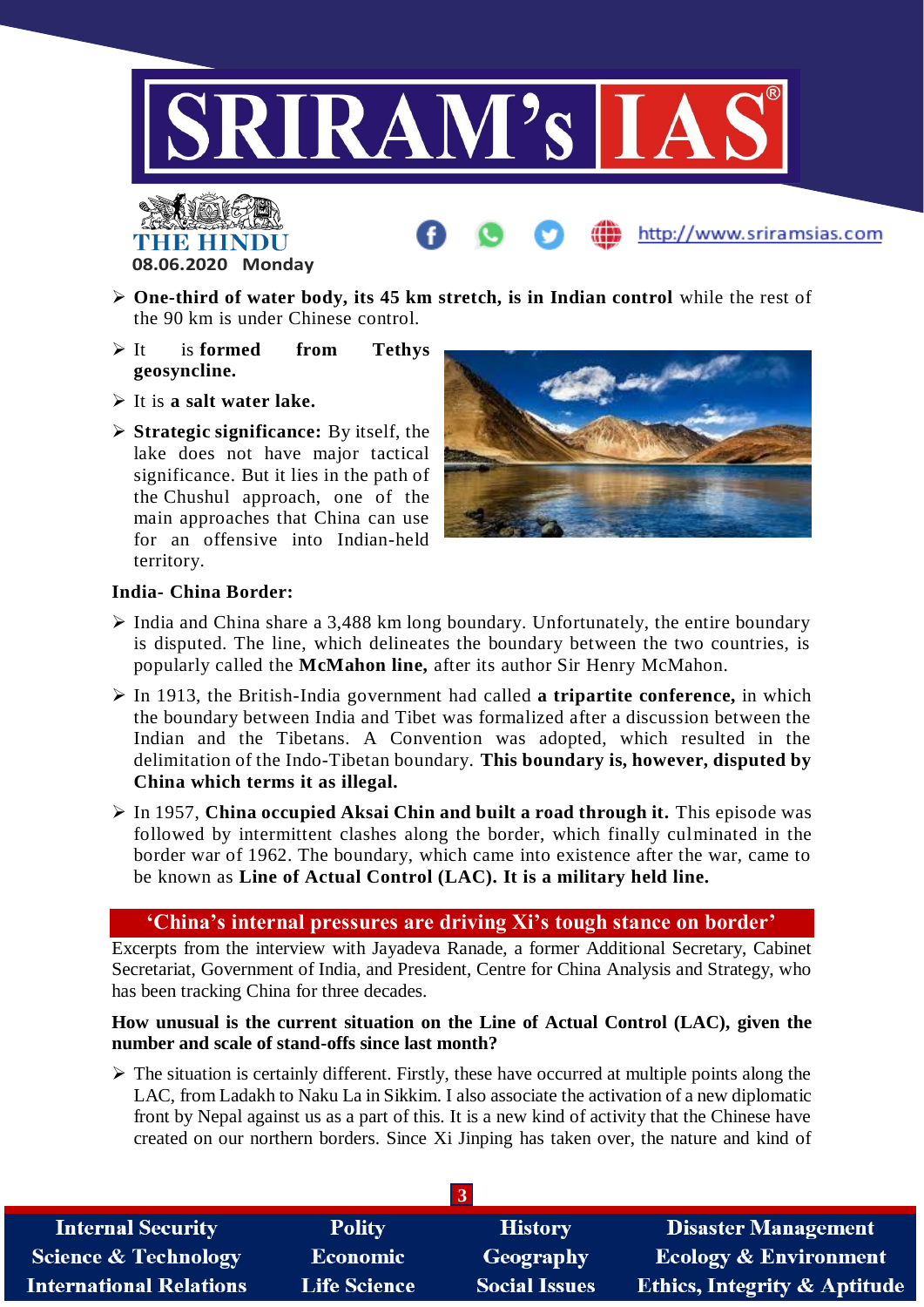



intrusions that we have been seeing have altered. They have become more firm, and appear to have been premeditated and planned.

### **Defence Minister Rajnath Singh has attributed the tensions to differing perceptions of the Line of Actual Control. Do you share that view?**

 $\triangleright$  I would disagree with that, for the simple reason that in quite a few of these places, there have been no such intrusions and there has been no instance of a difference in perception of the LAC. Galwan Valley, which is one of the main points of confrontation, has not witnessed an intrusion for the last 15 to 20 years.

# **Why is China is opening a new front in Galwan?**

- $\triangleright$  The construction of the Darbuk-Shyok-Daulet Beg Oldi road certainly would have been one of the factors together with the upgrading of our defence logistics infrastructure. These are points of concern for the Chinese. In addition to that, what has occurred in the recent past is growing Chinese stakes in the region, particularly with the China Pakistan Economic Corridor.
- $\triangleright$  After the revocation of Articles 370 and 5(A) of our Constitution, the Chinese got more apprehensive. Of course, the Pakistanis would have egged them on, which is why we have seen the Chinese taking the Kashmir issue to the UN Security Council on four occasions so far. With their close ties with the Pakistanis, they may have decided that they need to safeguard their interests in these areas.

#### **How do you see the current situation being resolved?**

- $\triangleright$  If we show not only our determination to hold ground but also maybe apply pressure in some areas on China, it could cause a rethinking in Beijing to come to some kind of an understanding with us. But that is unlikely in my point of view.
- $\triangleright$  As far as the talks are concerned, they're not going to give in easily. Our position is we want status quo ante so that means everyone goes back to their earlier position. Which begs the question, why did the Chinese do this in the first place? Given the domestic political situation inside China, can Xi Jinping afford to go back or to disengage or to withdraw, now, once again, having done that earlier in Doklam [in 2017], and not find people who are critical of his action?

#### **How do you assess President Xi's position internally after the pandemic?**

 $\triangleright$  There are two factors that are causing concern. The first is the economic situation. The way the U.S.-China trade war is developing is aggravating that. Unless Mr. Xi is able to tackle that, domestic criticism will continue. Second, the sources of voiced discontent, the intellectuals, the academics and the students, I don't think they are reconciled to the situation. Neither are those Communist Party cadres, serving or retired, who don't want to return to one man rule.

| <b>Internal Security</b>        | <b>Polity</b>       | <b>History</b>       | <b>Disaster Management</b>              |
|---------------------------------|---------------------|----------------------|-----------------------------------------|
| <b>Science &amp; Technology</b> | <b>Economic</b>     | Geography            | <b>Ecology &amp; Environment</b>        |
| <b>International Relations</b>  | <b>Life Science</b> | <b>Social Issues</b> | <b>Ethics, Integrity &amp; Aptitude</b> |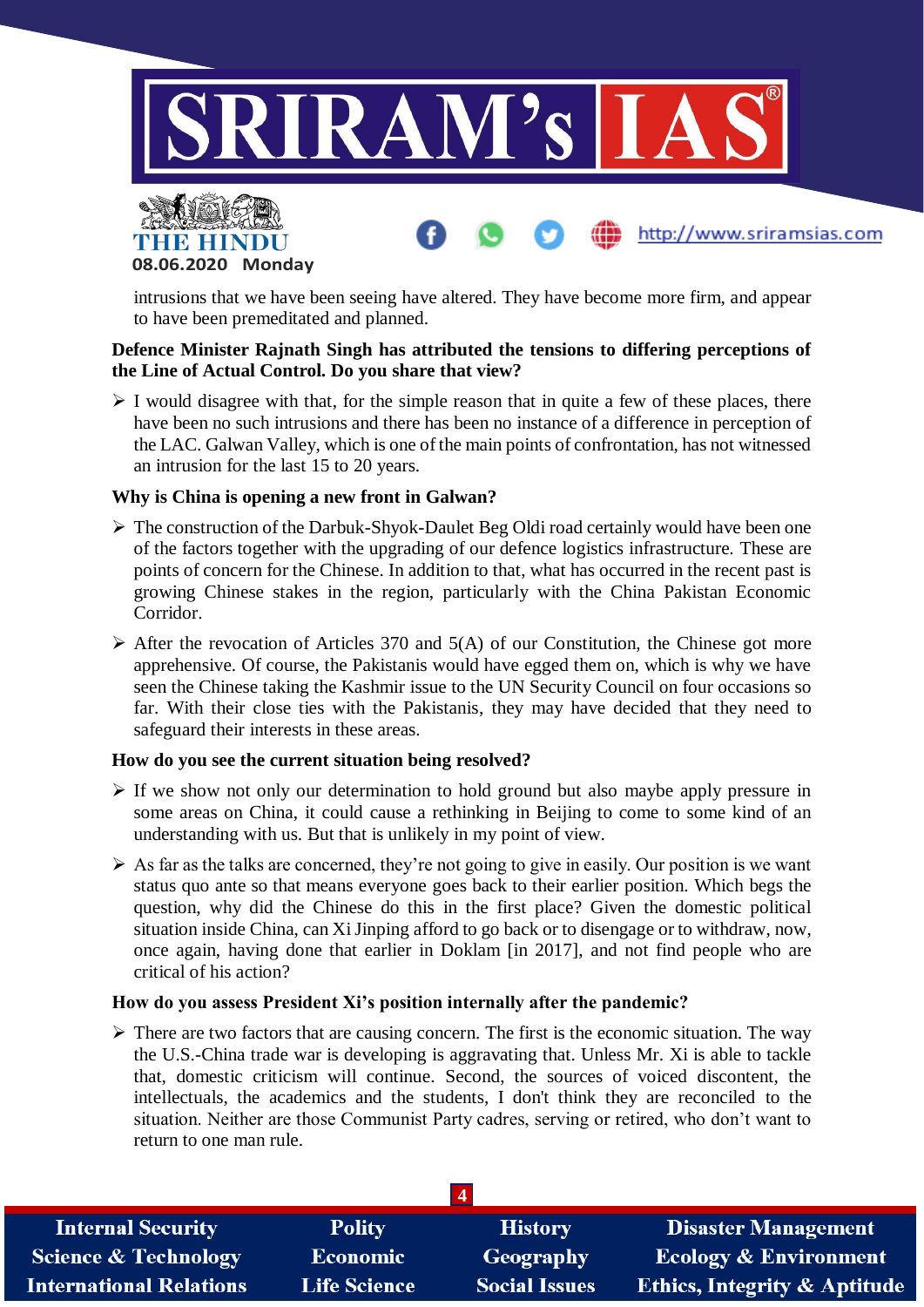

 $\triangleright$  A lot depends on the level of discontent within the Communist Party, particularly its middle and higher echelons, and I don't know how much of that has really been sorted out. Look at the fact that he has created a new central small group under Guo Shengkun, who is Secretary to the Central Political and Legal Affairs Commission, his right hand man, to look at the political stability and political situation in China. These indicate that President Xi Jinping himself knows that there are problems ahead, and that his own position is not 100% secure.

### **Do these internal challenges influence China's external postures, whether on Taiwan or with India?**

- $\triangleright$  I have no doubt that this tougher line has come about because of the perception domestically that the two centenary goals as they call it — the China Dream and catching up, if not surpassing, the U.S. by 2049, are slipping out of the grasp of the leadership. I think the perception among the Chinese people that the leadership didn't have a firm grip of the situation is one of the real key factors why Mr. Xi has opted for a much tougher line. The U.S.-China factor is another.
- $\triangleright$  So it has happened that with Hong Kong he has taken a tough line. With Taiwan, he is applying pressure. In the South China Sea, he has started sending PLA Navy warships there. I think what we are seeing on the borders with India is similar. So that does bring us to the question, can he afford to pull back and face criticism from within China, if he is doing this to shore up his credibility?

# **Japan not to condemn Beijing over Hong Kong law**

- $\triangleright$  Japan has decided not join the United States, Britain and others in issuing a statement scolding China for imposing a new security law.
- The United Kingdom, the U.S., Australia and Canada condemned China on May 28 for imposing a law that they said would threaten freedom and breach a 1984 Sino-British agreement on the autonomy of the former colony.

#### **Value Added Information**

#### **What's the main concern now?**

 This time, the Chinese government will **not need a nod from local citizens or lawmakers,** as mainland Chinese authorities are running out of patience after months long anti-government protests, which have greatly tarnished Beijing's carefully managed international image.

# **What exactly is in the national security bill?**

 The draft legislation would pave the way for Beijing to **set up national security institutions in Hong Kong.** It is largely seen as a replacement of the controversial national security law, **Article 23,** which was suspended after the massive protest in 2003.

| <b>Internal Security</b>        | <b>Polity</b>       | <b>History</b>       | <b>Disaster Management</b>              |
|---------------------------------|---------------------|----------------------|-----------------------------------------|
| <b>Science &amp; Technology</b> | <b>Economic</b>     | Geography            | <b>Ecology &amp; Environment</b>        |
| <b>International Relations</b>  | <b>Life Science</b> | <b>Social Issues</b> | <b>Ethics, Integrity &amp; Aptitude</b> |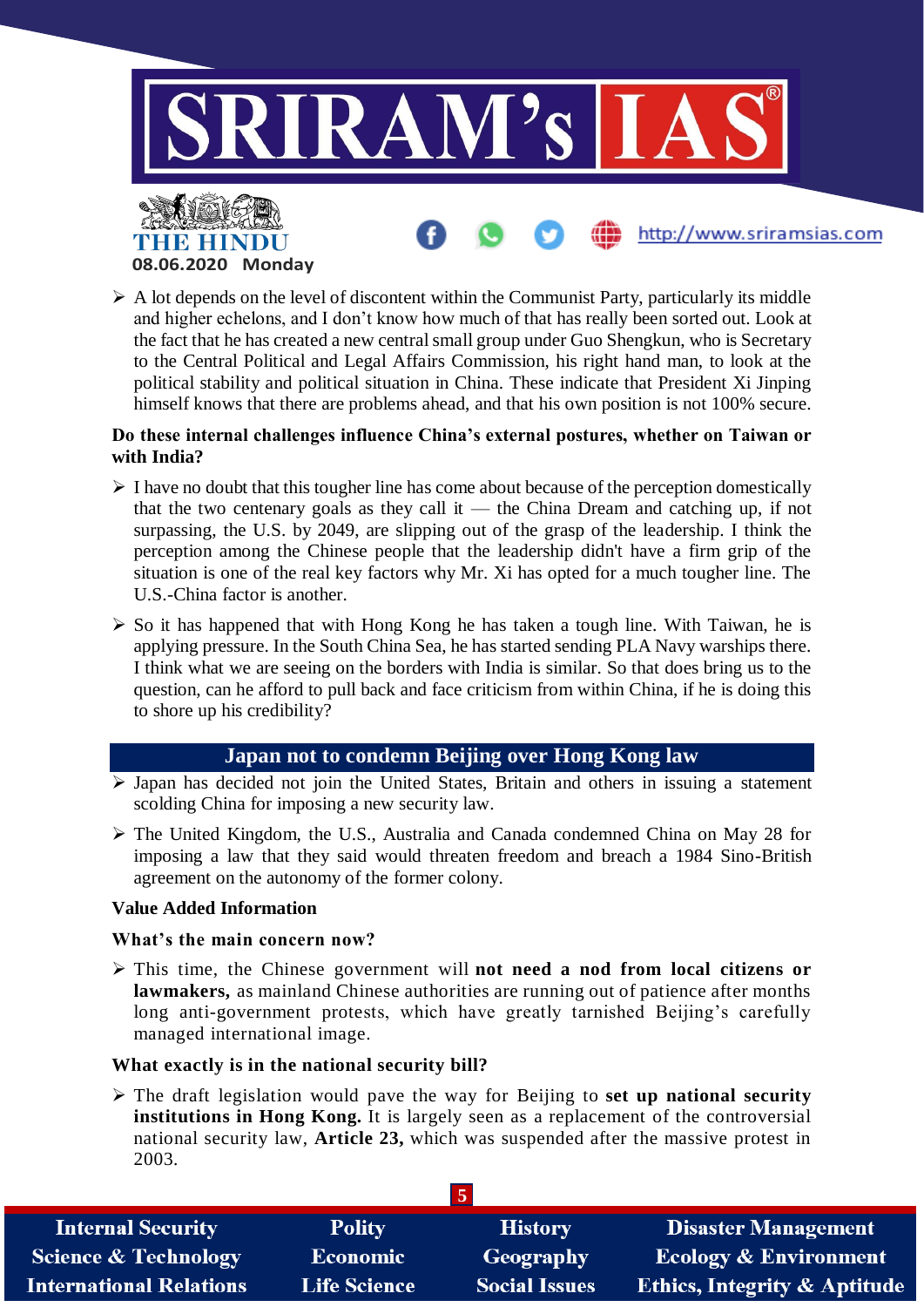

THE HINDU **08.06.2020 Monday**

- But unlike Article 23, which requires local legislation, **the new national security law proposal would bypass Hong Kong's Legislative Council,** the equivalent of the city's parliament. Instead, it will be included as **an annex to the Basic Law, the city's mini-constitution.**
- The new proposal **targets activities such as "splitting the country, subverting state power,"** as well as terrorism and foreign interference in Hong Kong. **Antigovernment demonstrators in Hong Kong have been referred to as terrorists by some mainland officials.**

#### **Why is the law being proposed now?**

- Beijing's timing has raised questions among many in Hong Kong.
- Some say it was **chosen to minimize global attention as the world —** in particular the U.S. and Britain, the primary supporters of Hong Kong's pro-democracy movement — is preoccupied with containing the coronavirus pandemic.
- Another factor in the decision may be that **Hong Kong is unlikely to see a return of large-scale protests while social-distancing rules remain in place, although flare-ups of unrest are possible.**
- Analysts say the move shows Beijing has **lost confidence in the ability of proestablishment Hong Kong lawmakers to push through controversial legislation** since that side suffered a major setback during last November's district council elections. **Pro-Beijing parties also are not expected to claim a big win** in the upcoming vote for the Legislative Council in September.

#### **What is Washington's position on the issue?**

- China has frequently condemned what it describes as **foreign interference in its domestic matters.** In particular, Beijing has singled out Washington as a driving force behind street protests in Hong Kong.
- $\triangleright$  Two members of the U.S. Congress quickly responded to the latest developments by proposing **a bipartisan bill that would essentially sanction any Chinese officials who enforce the proposed national security law.** The measure would impose sanctions on people or entities that violate China's legal obligations to Hong Kong under the Basic Law, as well as on banks that do "significant transactions" with them.
- Last year, amid some of the most violent demonstrations in Hong Kong, Congress overwhelming passed — and President Donald Trump signed into law — **the Hong Kong Human Rights and Democracy Act of 2019.** The law calls for mandatory sanctions on Chinese officials found responsible for human rights violations, and requires the State Department to annually review Hong Kong's special status, which awards it preferential trade treatment.

| <b>Internal Security</b>        | <b>Polity</b>       | <b>History</b>       | <b>Disaster Management</b>              |  |
|---------------------------------|---------------------|----------------------|-----------------------------------------|--|
| <b>Science &amp; Technology</b> | <b>Economic</b>     | Geography            | <b>Ecology &amp; Environment</b>        |  |
| <b>International Relations</b>  | <b>Life Science</b> | <b>Social Issues</b> | <b>Ethics, Integrity &amp; Aptitude</b> |  |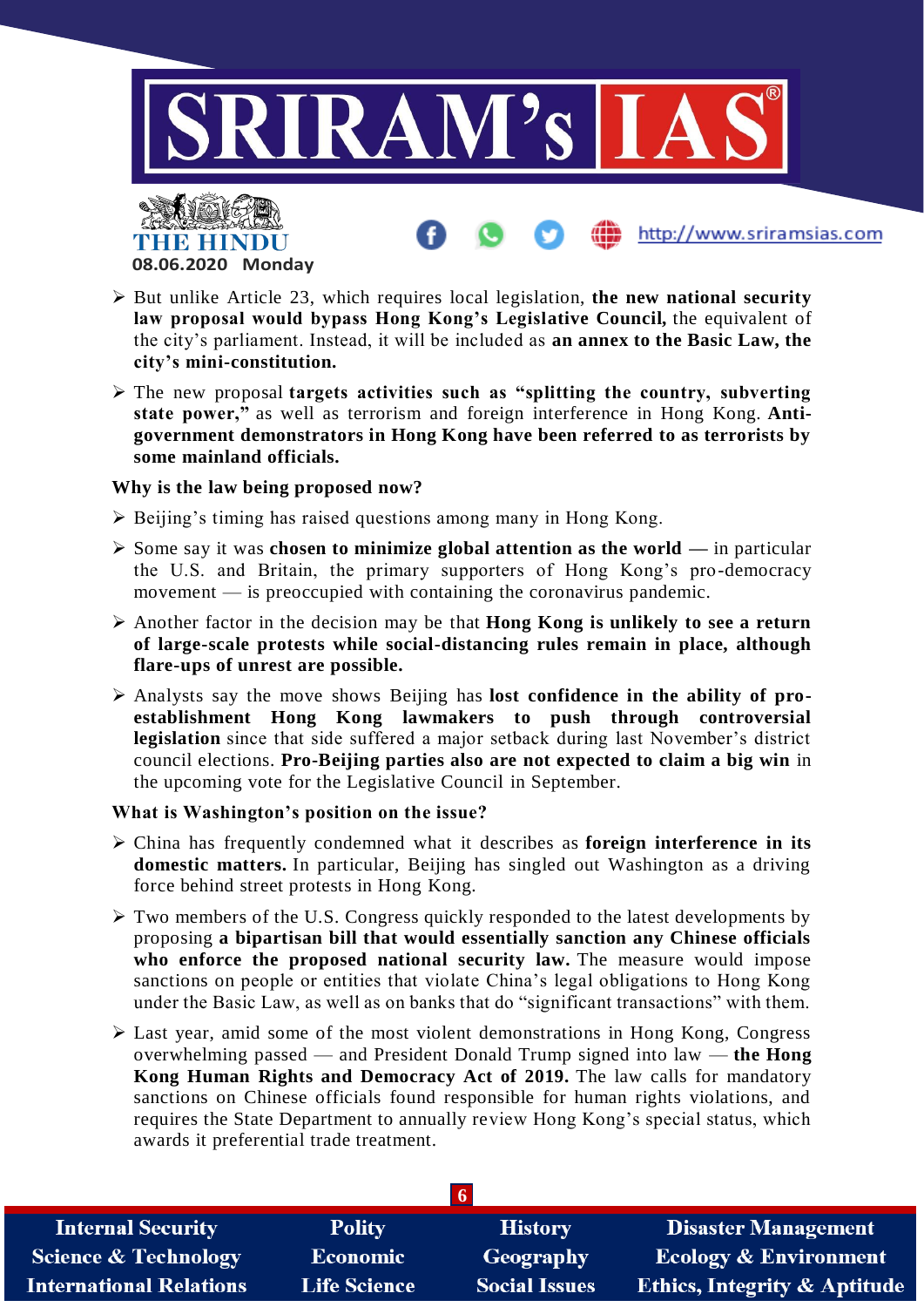



#### **What happens next?**

 $\triangleright$  The law. potentially allowing Beijing to arrest anyone whom it deems as a threat to national security, could lead to restrictions on free speech and prompt media as well as individuals to adopt selfcensorship. In



an extreme scenario, opposition broadcasters and newspapers could face closure, while pro-democracy politicians and activists could be imprisoned.

- $\triangleright$  Such moves would take a toll on the city's status as a rule-of-law international financial hub — the free flow of information is vital to Hong Kong's economic success.
- $\triangleright$  If foreign investors' confidence dwindles, hundreds of multinational corporations headquartered in Hong Kong could consider relocating elsewhere in Asia, posing a risk to the city's long-term prosperity. Social instability could also push expatriates and local professionals to seek job opportunities elsewhere, leading to brain drain.

# **So can China just push this through?**

- $\triangleright$  The Basic Law says Chinese laws can't be applied in Hong Kong unless they are listed in a **section called Annex III –** there are already a few listed there, mostly uncontroversial and around foreign policy.
- $\triangleright$  These laws can be introduced by decree which means they bypass the city's parliament and Hong Kong's chief executive Carrie Lam has already said she will co-operate.
- Critics say **this amounts to a breach of that "one country, two systems" principle, which is so important to Hong Kong.**

| <b>Internal Security</b>        | <b>Polity</b>       | <b>History</b>       | <b>Disaster Management</b>              |  |
|---------------------------------|---------------------|----------------------|-----------------------------------------|--|
| <b>Science &amp; Technology</b> | <b>Economic</b>     | Geography            | <b>Ecology &amp; Environment</b>        |  |
| <b>International Relations</b>  | <b>Life Science</b> | <b>Social Issues</b> | <b>Ethics, Integrity &amp; Aptitude</b> |  |